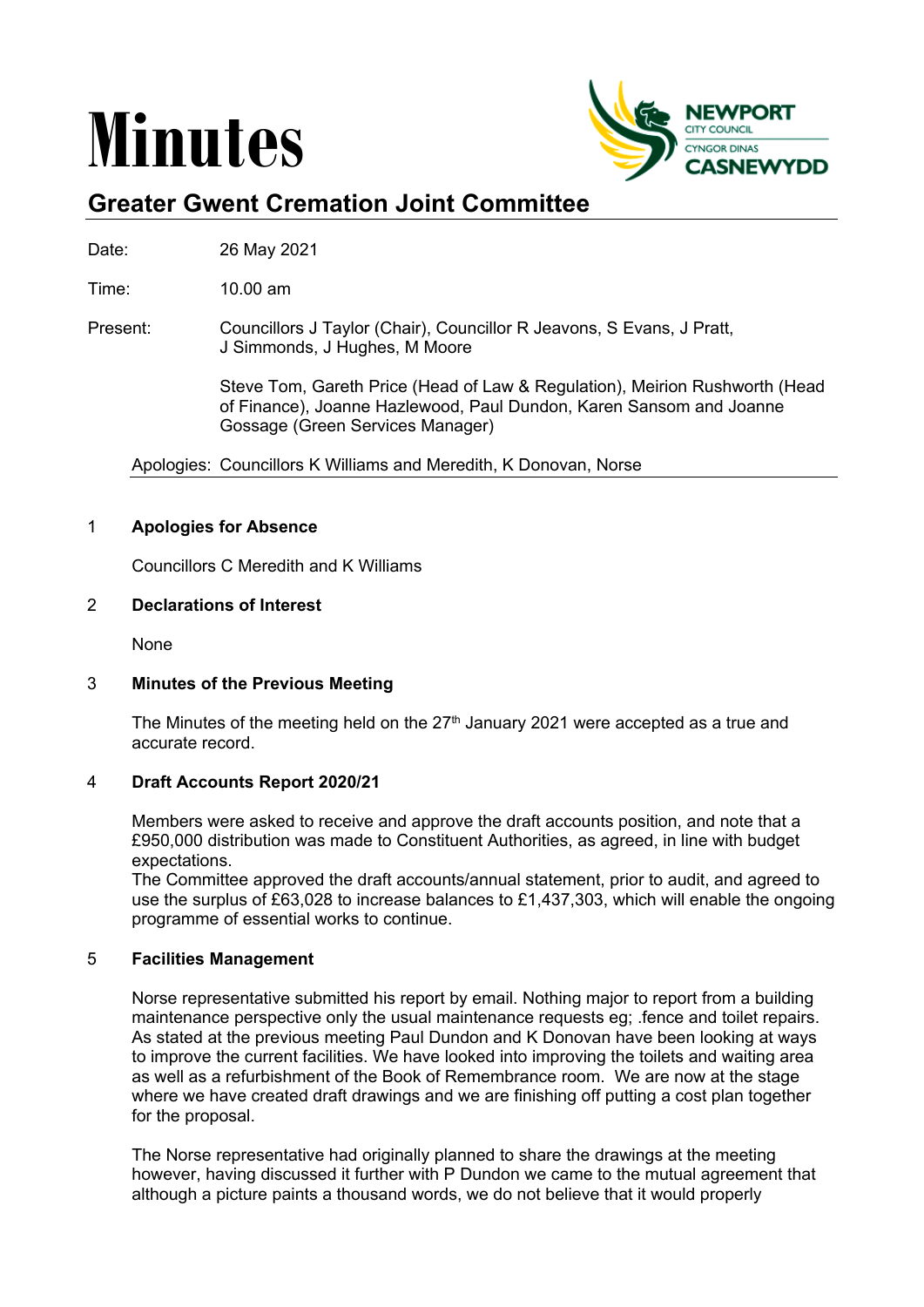represent the difficulties of the current layout or the scale of the works required to make it an altogether better experience for the crematorium user.

Therefore, we would like to propose that the Committee seek a couple of volunteers to accompany Paul and myself for a walk around the building with the new drawings and witness first-hand what we are proposing.

Councillors John Taylor, Chair. Julian Simmonds, Jane Pratt and Roger Jeavons volunteered.

P Dundon and K Dundon to arrange the visit with the four Councillors.

This will enable us to finalise the drawings and prepare a cost plan ready to bring to the next Committee meeting to seek approval.

#### 6 **Funeral Director's Report**

S Tom asked about increasing the service time as he had received a letter from a family who had a family cremation recently and they had less than 20 minutes because the previous funeral was slightly delayed. The Minister felt that some of their service needed to be omitted to keep to time. The increase in service time is included in the Manager's report below.

#### 7 **Manager's Report**

Cremations were up in Jan and Feb compared to the same period last year however, in April they have dropped to 111 compared to last year.

In the past 28 days to date there have been approximately 14000 views of the crematorium web pages.

#### Maintenance Issues

One of the emissions abatement streams is currently out of action due to a major internal water leak in the heat exchanger. Following advice the heat exchanger is being replaced in its entirety. This is due to be started on 26th June. Unfortunately, because of the need for heavy lifting gear on site, and the anticipated noise levels during the works, no services will be available on 28th and 29th June.

#### Installation of Audio-Visual Equipment

The installation of equipment to allow visual tributes during services has been arranged. This will be combined with a full upgrade of the sound system, giving a better experience for families in the chapel and improving the sound levels for any people gathered outside the chapel. A second microphone will also be introduced so that there will be no need for people giving eulogies to share a lectern with celebrants. Dates for installation have not yet been finalised, due to supply issues with some of the specialist equipment required.

#### Service Times

Because of issues with demand, it has not been possible until now to offer service times longer than 20 minutes without creating a backlog of services, to the detriment of families. However, since the provision of crematoria in the area has increased and demand has decreased. P Dundon proposes a 45 minute service within each hour slot however, there needs to be some leeway to shift times in practice.

J Pratt reported she went to a cremation in Hampshire recently and the crematorium was very modern with the service being streamed live with music.